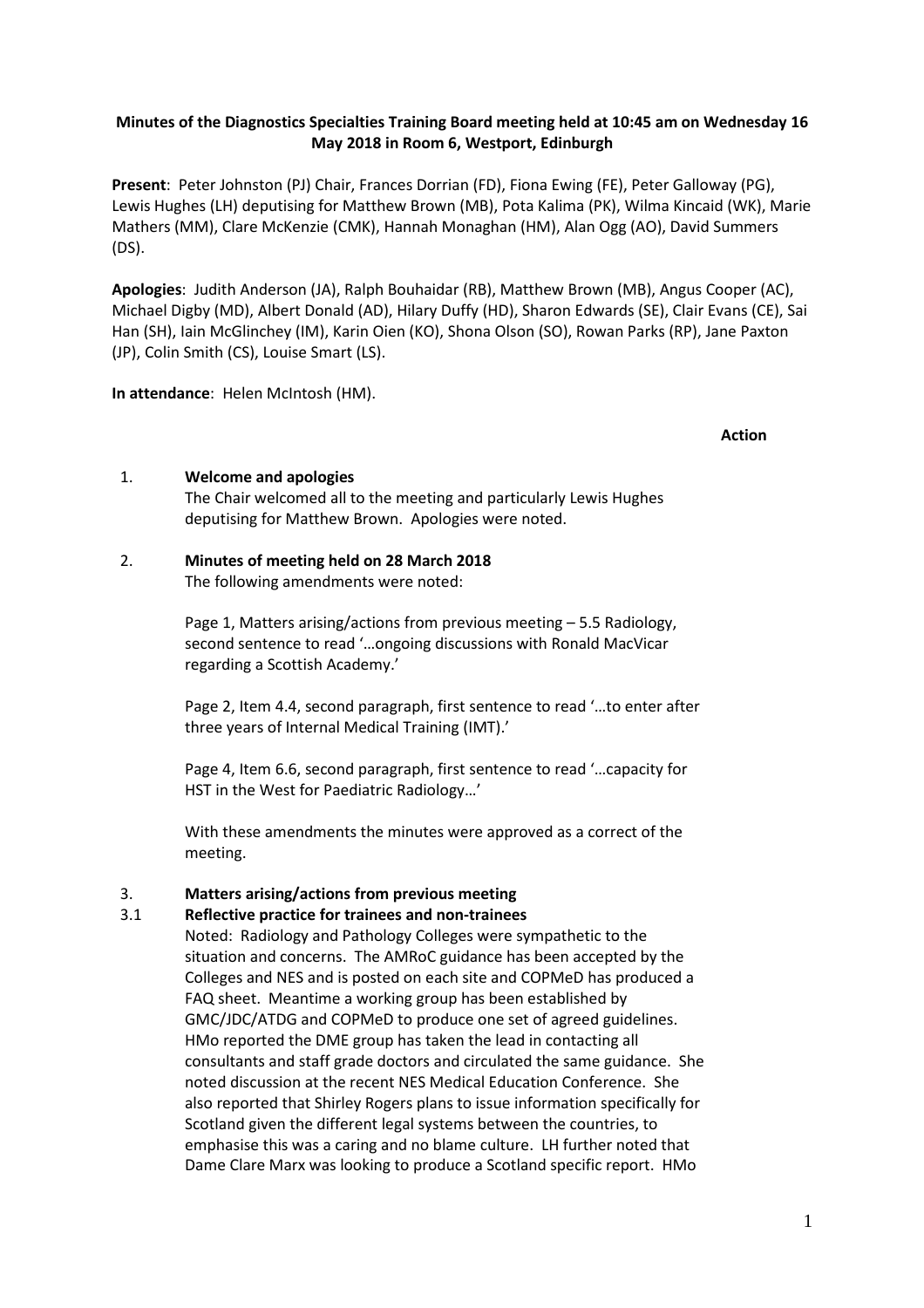confirmed that NHS Lothian have an SAS training day for new starts which will include the guidance; other Health Boards do likewise. Induction covered all levels of doctors including Fellows. Health Boards also have Patient Safety Leads. CM noted they will enhance and highlight the information on the Scotland Deanery website.

LH noted BMA discussion with England on how to address induction for people coming back to work/starting programme late. PJ highlighted NES guidelines about returning to work which were good and should be made better known.

CM noted the duty of candour will be live from April and this will link to factsheets on the Scotland Deanery website. It was likely Health Boards will also link to this and information will be available on LearnPro. She stressed the need to raise awareness of all developments with TPDs and to continue to do so. Duty of candour will be included in FY2.

PJ noted different definitions of capacity between and England. CM and NHS Lothian will produce a document highlighting the differences.

3.2 **Radiology update: shortage of workstations**

Noted: detail has been requested from TPDs.

3.3 **Chemical Pathology and Metabolic Medicine: Clinical Scientist Fellowship** 

> PJ reported on discussion with Rob Farley who confirmed the continuation of the scheme albeit smaller in scale. He was aware of the funding difficulties and was working hard to maintain the scheme. Apart from the West where Glasgow University was funding the MSc for the next 4 years it was impossible to retain or recruit elsewhere.

PJ noted he was asked by the College to provide input to workforce information on pathology – he sent the information compiled for NES last year and seen by the STB then.

#### 4. **TRAINING MANAGEMENT**

### 4.1 **Recruitment update**

FD confirmed the involvement of CIT in the issue around ST3 Round 2. All posts were currently out for re-offer. Prior to the issue emerging all ID posts had filled, one Virology and most of the Microbiology posts however this may change. She will circulate information when it becomes available.

Noted: Chemical Pathology posts in Edinburgh and the Diagnostic Neuropathology post filled.

The Histopathology fill rate did not appear to be very satisfactory however the picture would become clearer once all information is released. The Pathology UK process has a cut off at 70% which was useful in some ways but not in others eg it does not look at where people have performed badly compared to other parts of the process. This often resulted in losing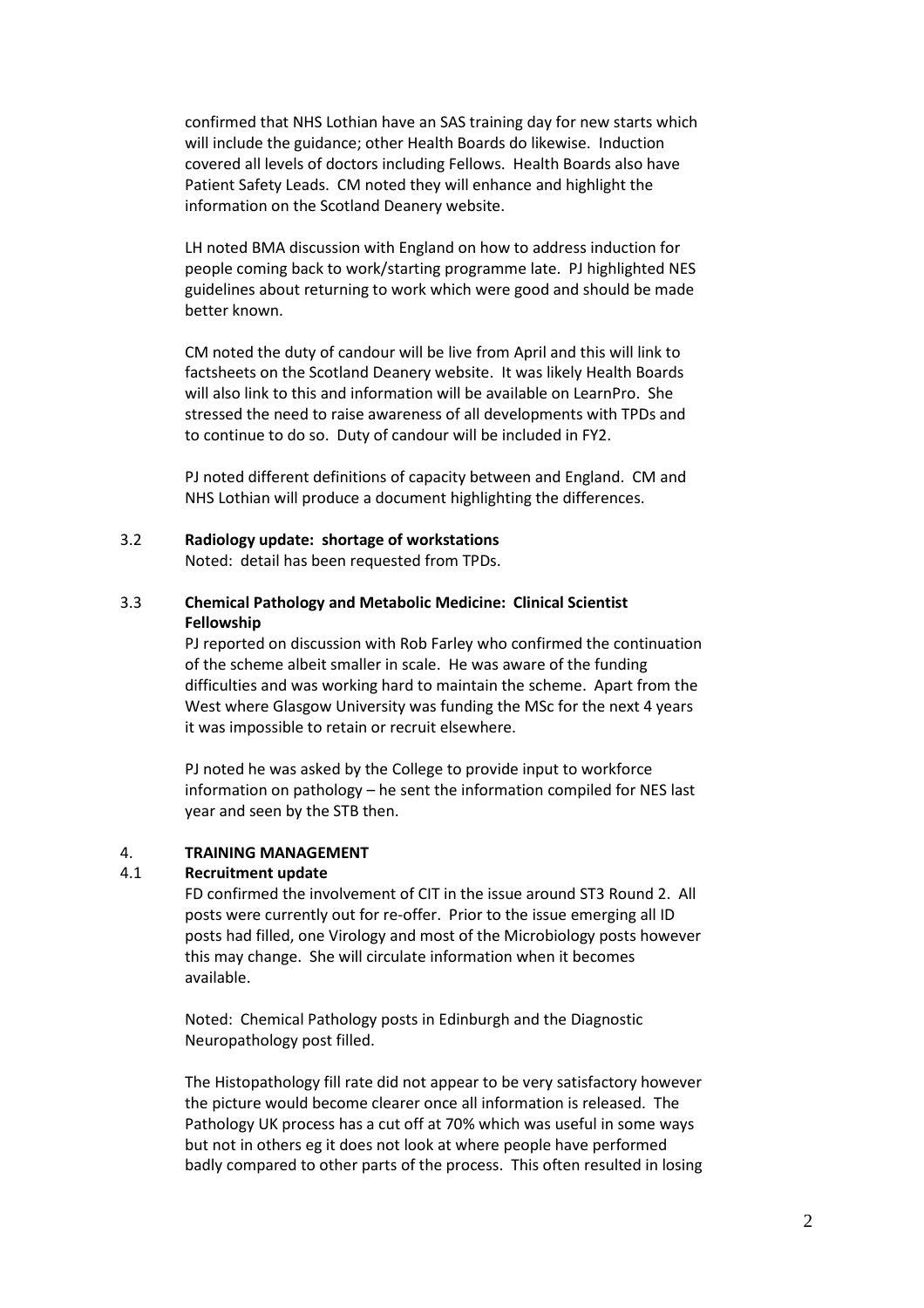people and especially IMGs as they may not appreciate the cultural context of questions/scenarios. Scottish representatives have attempted to influence this in proposing questions that will elicit knowledge rather than context. It was easier to agree appointables for small specialties where there was only one panel and if there was an outlier question they may still able to offer posts.

The group noted work on Differential Attainment. The Caledonian project (as noted by PJ) prepared people and Lothian and NES have put together mock interviews for BMEs – it would be interesting to see the success rates resulting from this. The UK selection process was designed in 2007 and much has changed since then. DS said Radiology recruitment was clinically led and dynamic and consistent. This was not the case in Histopathology where Scotland has had little influence although the scenarios do change from year to year and where the cut off point seems to be a factor in non-fill. CM will request outcome analysis data from MDRS via MDET.

PK noted concern around MM and Virology recruitment and the perceived bias in the CIT recruitment system towards ID and would like sight of data. CM confirmed the CIT SAC receives recruitment data at each meeting and stressed the need to be involved in decision making around stations. Scotland could run its own recruitment centre however this would have to follow the same process as in England and the previously recorded STB view was there would be no benefit to running a Scottish recruitment centre for Radiology. Similar discussion for CIT has not taken place however cost benefit analysis for small specialties did not support this.

PJ will note discussion in his STB update to MDET.

#### 4.2 **Profile raising of Diagnostics specialties**

The group discussed innovative ways to encourage trainees into Diagnostics specialties. NES has in the past run Careers Fairs however these were discontinued due to cost and trainees tend to prefer local events.

Suggestions were:

- To increase representation in UG curriculum.
- To raise awareness via Interest Groups run by Medical students.
- To identify role models.
- To spend time in Foundation in all Diagnostics specialties.

PJ will produce a discussion paper aimed at Medical Schools. **PJ**

#### 4.3 **Availability of trainee data for TPDs**

FD noted lack of consistency – TPDs asked for different information and the Oriel system has changed this year. She will produce a report for the next meeting. **FD** 

#### 4.4 **South East Histopathology post: update**

**CM** 

**PJ**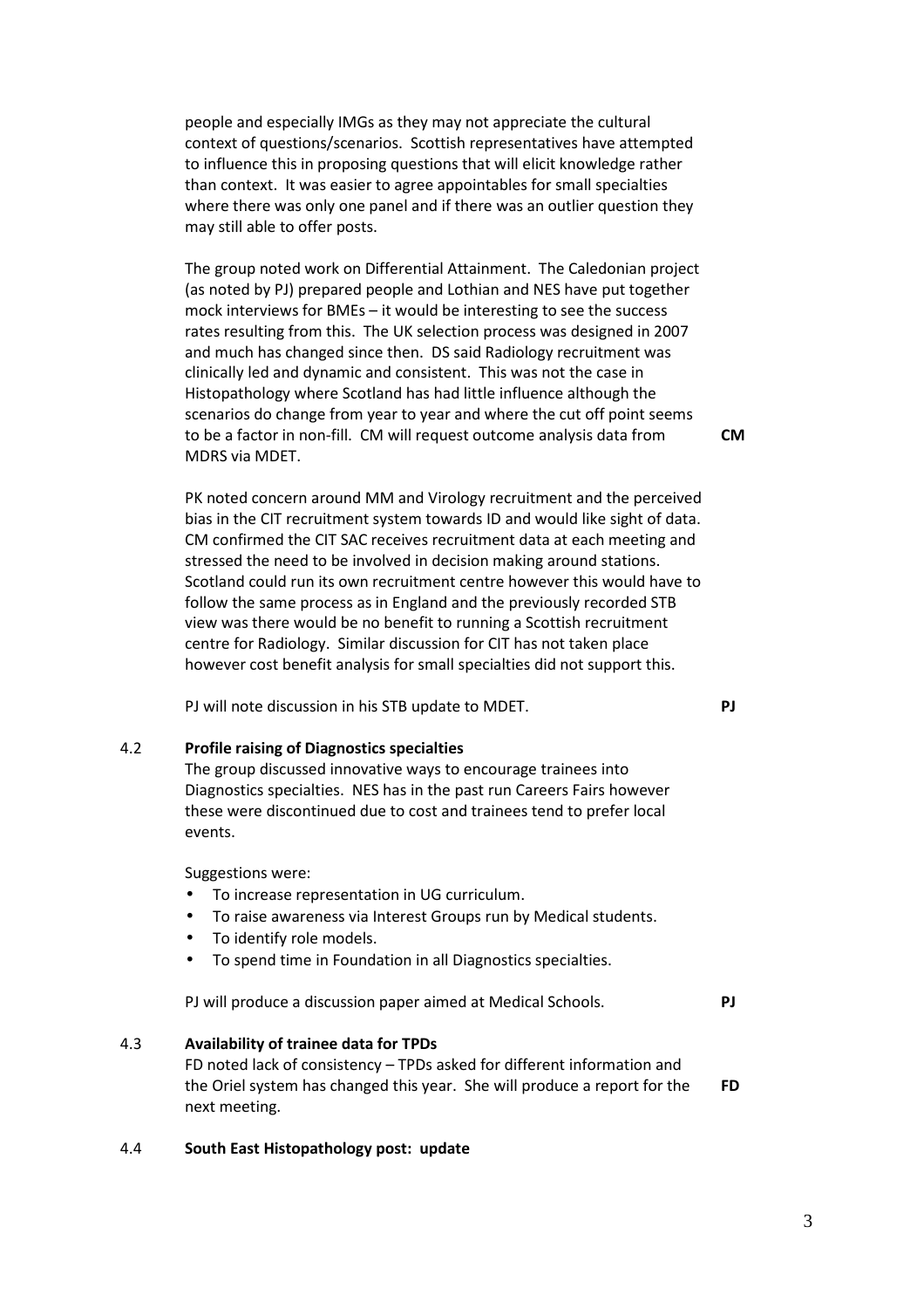| MM reported they have one fewer post as it was converted to Diagnostic   |          |
|--------------------------------------------------------------------------|----------|
| Neuropathology; it was unclear why this happened and she was seeking its |          |
| return for next year. This will be discussed with Diagnostic             |          |
| Neuropathology. MM will let HMo know how she can assist. MM, CM, CS      | MM/CM/PJ |
| and PJ will discuss the issue by email.                                  |          |

#### 4.5 **Radiology: involvement of consultants in UK recruitment**

Scotland was under-represented this year due to communication issues. FD noted information had been received from several different sources which caused confusion – she confirmed that SMT Recruitment was responsible for co-ordinating dates and arrangements. It was agreed in future to record interview dates in the STB minutes.

#### 4.6 **Radiology: access to workstations**

HMo spoke to Jeremy Jones at NSS who is gathering data and will report within the next 6 months. She would like Health Boards to confirm sufficient numbers before accepting expansion posts. DS noted that demand varied at different times. It was agreed to keep the item on the agenda. **Agenda** 

### 4.7 **ARCP Policy Review**

PJ noted the email received from Rosie Baillie seeking co-ordinated responses from TPDs and addressing some questions around the process. As an annual check of what is on the Deanery website is required it was agreed to put this item on the agenda for autumn STB meetings and responses to be made to the STB.

The group discussed the ESR form and noted much variation in what was provided. FD said it was for the STB to decide how to assess Educational supervisor reports. The form circulated was based on the GP model which was used as a pilot. The group agreed to take this forward by pulling together information for this year and asked TPDs to trial the ESR and feedback to the STB for a more systematic approach next year.

The group considered ARCP feedback received. FD reported concern in some areas that the report covered the period February to August but was signed in May. The group agreed numbers were a target only and if trainees were on track this was not an issue. The group expressed some concern around the adverse comments received however CM noted there were only 2 comments despite the number of people involved in the process.

#### 4.8 **IMT posts**

The document was received for information and to raise awareness of the posts.

#### 4.9 **Scottish Cervical Screening**

Discussions were ongoing on delivery and organisation of service. MM reported this was raised at the Scottish Pathology Network meeting last week; there were similar issues in England which has fewer centres.

**Agenda** 

**TPDs**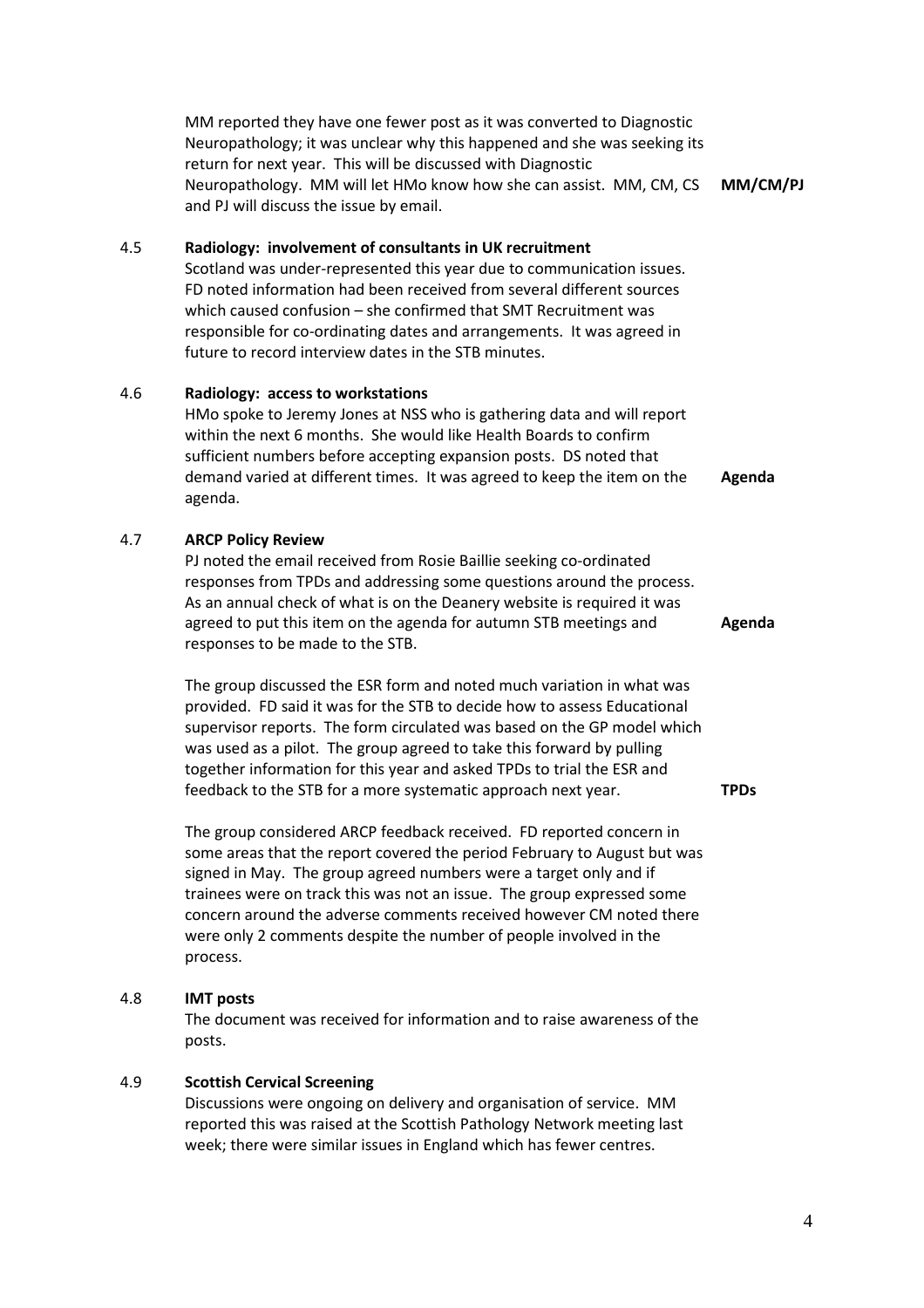### 5. **PROFESSIONAL DEVELOPMENT**

No items were discussed.

### 6. **QUALITY**

### 6.1 **Quality Update**

FE highlighted:

- Revisit on 20 June to Medical Microbiology in Lothian.
- Successful Training Associate session at the recent Medical Education Conference. Interviews held on 15 May for more Training Associates. There was a good overall response but little interest from Diagnostics specialties which was disappointing. She asked TPDs to encourage trainees. Good feedback from existing cohort of Training Associates – noted experience gained and role in communication within own specialties.
- Shortage of Diagnostics TPDs doing visit training without this they cannot participate in visits. Training day arranged in September.
- TPDs cannot attend a visit on their Heath Board specialty and guidelines on this have been tightened up.
- Potential for conflict of interest in attending national programme visits however this was likely to continue as is.

### 7. **Update reports**

### 7.1 **DME**

HMo noted each STB should have 2 SAMD representatives.

### 7.2 **Lead Dean/Director**

CM highlighted:

- GMC report now available; overall this was complimentary especially on joint working with Health Boards and the work of the Quality workstream. Action points were being worked on.
- Differential Attainment NES was working as a pilot Deanery with GMC. An Action Plan has been developed and they were running a series of workshops. Once these conclude the Action Plan will be completed and shared with each STB. There was emphasis on considering unconscious bias.
- RCP recruitment issue NES was working in 4 nation collaboration to communicate with trainees and BMA has agreed wording. Re-offers were now being issued.

#### 7.3 **Histopathology**

### 7.4 **Diagnostic neuropathology**

7.5 **Paediatric Pathology**

No updates were received.

#### 7.6 **Forensic Histopathology**

Noted: new appointment in University of Aberdeen to start next month.

#### 7.7 **Radiology**

No update was received.

7.8 **Medical Microbiology**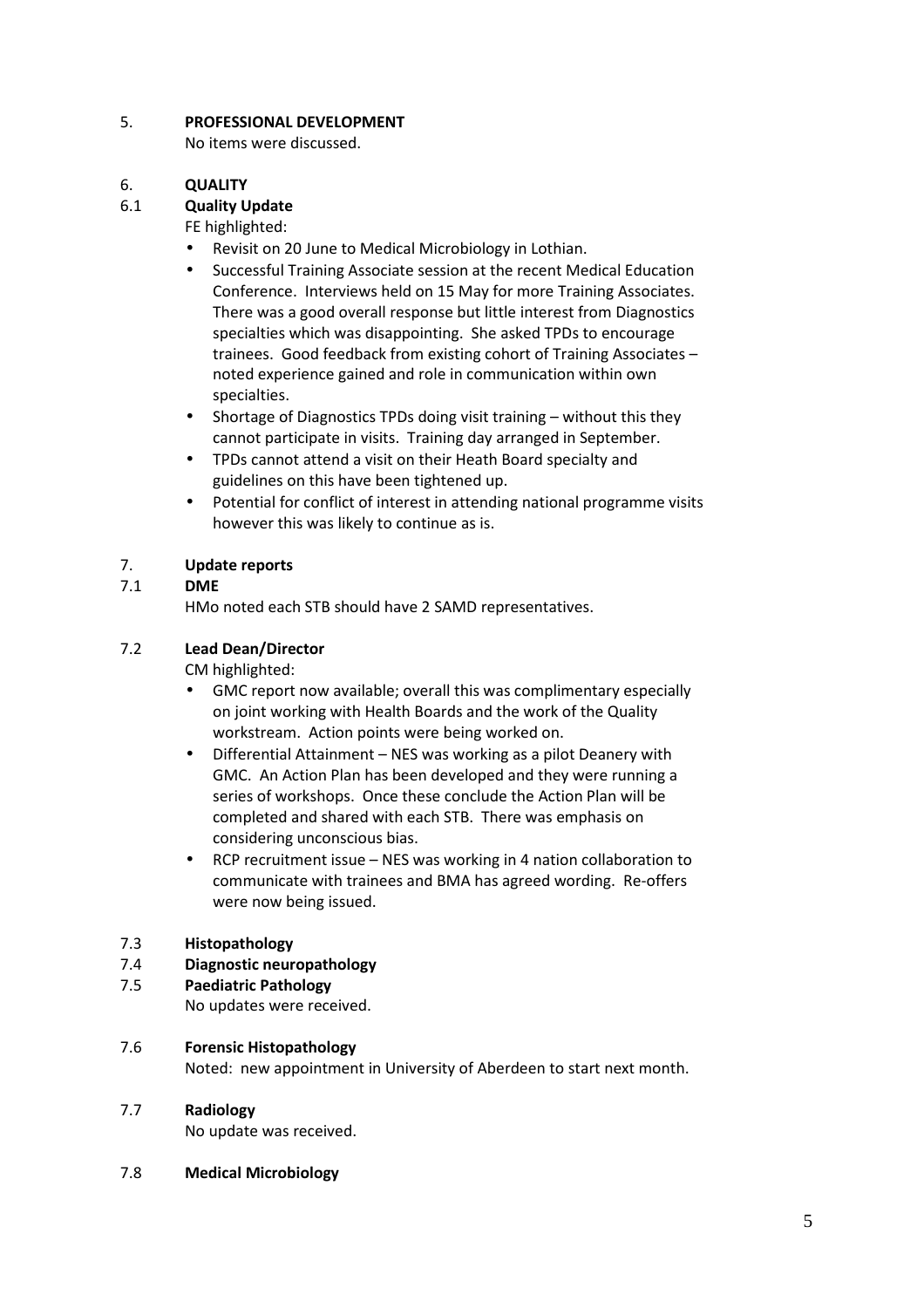PK noted:

- Visit planned for June.
- CIT training challenges due to consultant pressures and filling posts.

PJ noted

- New Senior Lecturer/Honorary Consultant starting in Aberdeen.
- Interview panel for Medical Microbiology consultant posts in Aberdeen in next few weeks.

### 7.9 **Virology**

7.10 **Combined Infection Training**

No updates were received.

### 7.11 **Chemical Pathology and Metabolic Medicine**

FD noted plans to appoint a Lecturer at Glasgow University of Glasgow – she will see all information before it goes to advert.

### 7.12 **Nuclear Medicine**

No update received.

# 7.13 **Trainees Issues**

AO noted failure of the UK IT system which affected the Radiology exam. This will be discussed at the Trainee meeting. DS confirmed this was being addressed and a College statement issued.

- 7.14 **Academic issues**
- 7.15 **Service issues**
- 7.16 **Lay representative**

No updates were received.

# 8. **Received for information**

Nothing further was received for information.

### 9. **AOCB**

# 9.1 **Update on recent court case/GMC decision**

LH noted the GMC has been given leave to intervene by the courts to appeal erasure.

### 9.2 **Once for Scotland**

FD confirmed this was in progress and contracts will be issued in August.

# 10. **Date and time of next meeting**

The next meeting will take place at 10:30 on Tuesday 7 August 2018 in Room 5, Forest Grove House, Aberdeen (with videoconference links).

# **Actions arising from the meeting**

| Item no | Item name                  | <b>Action</b> | Who       |
|---------|----------------------------|---------------|-----------|
| -4.     | <b>TRAINING MANAGEMENT</b> |               |           |
| 4.1     | Recruitment update         |               | <b>CM</b> |
|         |                            |               |           |